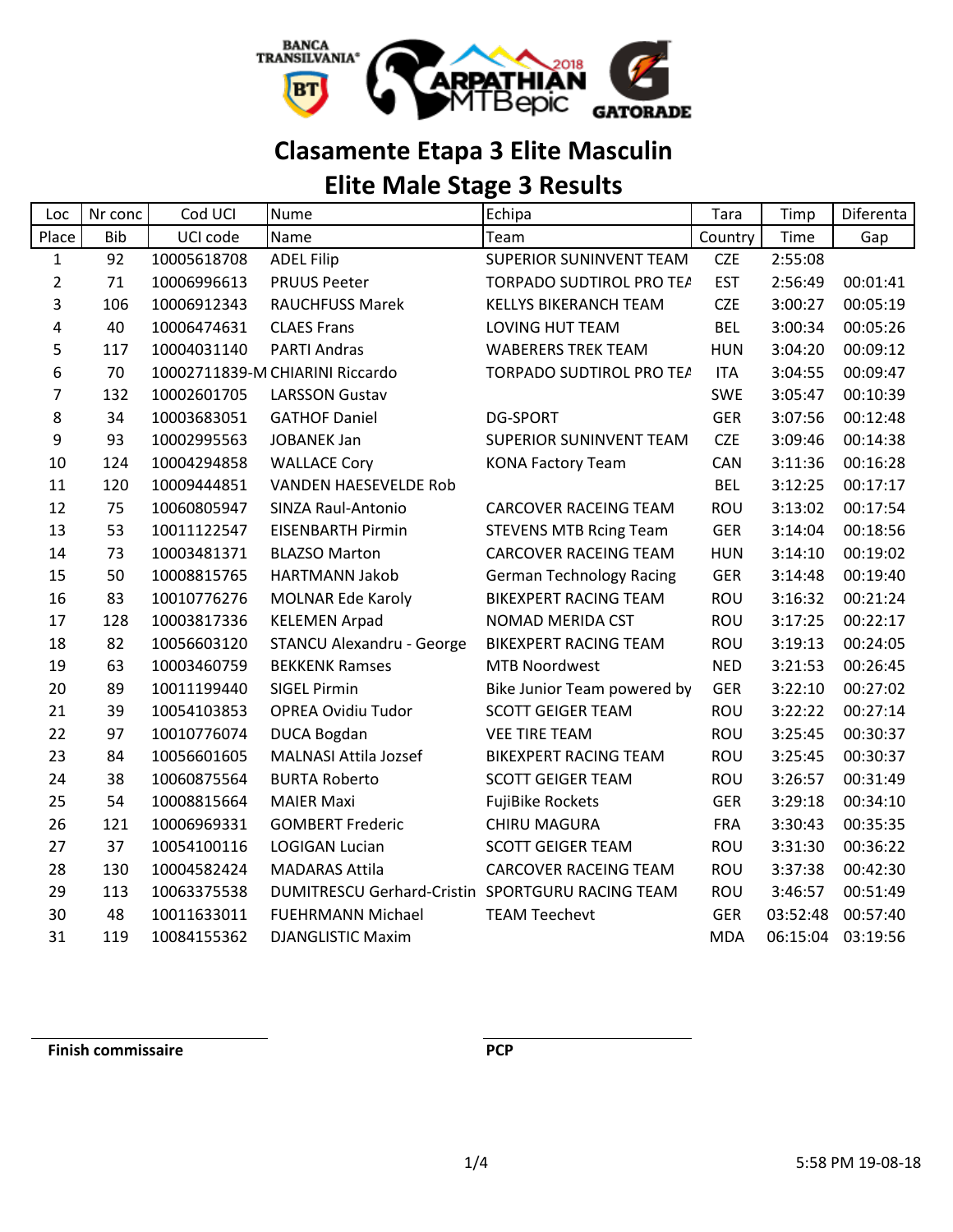

## **Clasamente Etapa 3 Masculin 19-39 ani**

## **Male 19-39 Stage 3 Results**

| Loc            | Nr conc        | Cod UCI     | <b>Nume</b>                   | Echipa                       | Tara       | Timp     | Diferenta        |
|----------------|----------------|-------------|-------------------------------|------------------------------|------------|----------|------------------|
| Place          | <b>Bib</b>     | UCI code    | Name                          | Team                         | Country    | Time     | Gap              |
| $\mathbf{1}$   | 55             | ROU19901407 | <b>DOBAI Robert</b>           | NOMAD MERIDA CST             | ROU        | 3:21:59  |                  |
| $\overline{2}$ | 112            | 10043874801 | <b>FERREIRA Valerio</b>       | <b>BTT LOULE</b>             | <b>POR</b> | 3:37:39  | 00:15:40         |
| 3              | 78             |             | MITITELU Andrei Nicolae       | <b>CARCOVER RACEING TEAM</b> | ROU        | 3:37:49  | 00:15:50         |
| 4              | 99             |             | <b>KOLOMEETS Anatoly</b>      |                              | <b>RUS</b> | 3:44:16  | 00:22:17         |
| 5              | 76             |             | <b>MURA Istvan</b>            | <b>CARCOVER RACEING TEAM</b> | ROU        | 3:45:21  | 00:23:22         |
| 6              | 87             |             | PARASCHIVU Sergiu             | <b>CARCOVER RACEING TEAM</b> | ROU        | 3:48:16  | 00:26:17         |
| 7              | 19             |             | SOBENNICOV Andrei             | MTB.MD                       | ROU        | 3:53:15  | 00:31:16         |
| 8              | 98             |             | <b>LEHACI Daniel</b>          | MCV CLUB VEJLE DENMARK       | ROU        | 3:53:16  | 00:31:17         |
| 9              | 127            |             | <b>DIACONESCU Radu</b>        |                              | ROU        | 3:56:08  | 00:34:09         |
| 10             | 10             |             | <b>CIOBANIUC Ciprian</b>      |                              | <b>ESP</b> | 3:58:48  | 00:36:49         |
| 11             | 133            |             | <b>ROSIORU Daniel Marius</b>  | PLAYBIKE XC RIDERS           | ROU        | 4:00:43  | 00:38:44         |
| 12             | 22             |             | <b>MUNTEAN Paul</b>           | <b>ACS VELOCITAS</b>         | ROU        | 4:01:37  | 00:39:38         |
| 13             | 100            |             | <b>RYABININ Petr</b>          |                              | <b>RUS</b> | 4:05:11  | 00:43:12         |
| 14             | 66             |             | CATOIU Andrei                 | <b>XC RIDERS</b>             | ROU        | 4:05:21  | 00:43:22         |
| 15             | 60             |             | <b>SANDU Marc</b>             |                              | ROU        | 4:07:08  | 00:45:09         |
| 16             | 15             |             | <b>CIUMER Maxim</b>           | MTB.MD                       | ROU        | 4:11:00  | 00:49:01         |
| 17             | 86             |             | <b>GREC Georgian</b>          |                              | ROU        | 4:13:53  | 00:51:54         |
| 18             | 11             |             | <b>CATALIN Maxim</b>          | <b>EVERGREEN BIKING TEAM</b> | ROU        | 4:15:05  | 00:53:06         |
| 19             | 17             |             | PAL Bogdan Sebastian          | MTB RACING EAGLE             | ROU        | 4:18:12  | 00:56:13         |
| 20             | 88             |             | <b>SASU Robert</b>            | <b>SCOTT GEIGER TEAM</b>     | ROU        | 4:22:55  | 01:00:56         |
| 21             | 12             |             | <b>SIMION Sabin</b>           | <b>HPM IASI</b>              | ROU        | 4:27:08  | 01:05:09         |
| 22             | 28             |             | <b>NAGY Tiberiu</b>           | <b>VELOCITAS</b>             | ROU        | 4:27:22  | 01:05:23         |
| 23             | $\overline{7}$ |             | ALEXANDRU Stefan Nicolae      | MTB RACING EAGLE             | ROU        | 4:30:37  | 01:08:38         |
| 24             | 94             |             | <b>NEAGA Lucian</b>           | <b>VELOX CYCLING TEAM</b>    | ROU        | 4:38:33  | 01:16:34         |
| 25             | 5              |             | <b>DRAGAN Oliver</b>          | <b>EXPLORER BIKE TEAM</b>    | ROU        | 4:39:31  | 01:17:32         |
| 26             | 77             |             | <b>KECSKES David</b>          | <b>CARCOVER RACEING TEAM</b> | ROU        | 4:40:21  | 01:18:22         |
| 27             | 64             |             | <b>CAMPIAN Horatiu - Alin</b> | FREERIDER.RO                 | ROU        | 4:41:39  | 01:19:40         |
| 28             | 90             |             | <b>SANDU Mugurel</b>          | <b>SCOTT GEIGER TEAM</b>     | ROU        | 4:43:07  | 01:21:08         |
| 29             | 49             |             | <b>TEBEICA Tiberiu</b>        | BIKEXPERT RACING TEAM        | <b>ROU</b> | 4:45:32  | 01:23:33         |
| 30             | 74             |             | <b>STELLA David</b>           | <b>VELO</b>                  | <b>CZE</b> | 4:48:31  | 01:26:32         |
| 31             | 116            |             | <b>GOLDRING Jeno</b>          | MESTERBIKE575 TEAM           | <b>HUN</b> | 5:01:19  | 01:39:20         |
| 32             | 118            |             | <b>VALENTIN lancu</b>         | <b>BIKEXPERT RACING TEAM</b> | ROU        | 5:07:34  | 01:45:35         |
| 33             | 95             |             | <b>OLARU Mircea</b>           |                              | <b>ROU</b> | 5:09:48  | 01:47:49         |
| 34             | 104            |             | DOBSOVIC Vojtech              | KELLYS BIKERANCH TEAM        | <b>CZE</b> | 05:19:00 | 01:57:01         |
| 35             | 20             |             | <b>GERGELY Juhasz</b>         | EJETEJO VSE                  | <b>HUN</b> | 5:23:47  | 02:01:48         |
| 36             | 6              |             | ROBU Andrei                   |                              | <b>ROU</b> | 5:30:28  | 02:08:29         |
| 37             | 58             |             | JIPA Razvan - Andrei          | EVERGREEN BIKING TEAM        | <b>ROU</b> | 5:33:34  | 02:11:35         |
| 38             | 65             |             | <b>IORDAN Constantin</b>      |                              | <b>ROU</b> | 5:37:19  | 02:15:20         |
| 39             | 2              |             | LAZAR Mihai                   |                              | ROU        | 5:38:01  | 02:16:02         |
| 40             | 9              |             | PARCATA Daniel - Bogdan       |                              | ROU        | 5:42:24  | 02:20:25         |
|                |                |             |                               | 2/4                          |            |          | 5:58 PM 19-08-18 |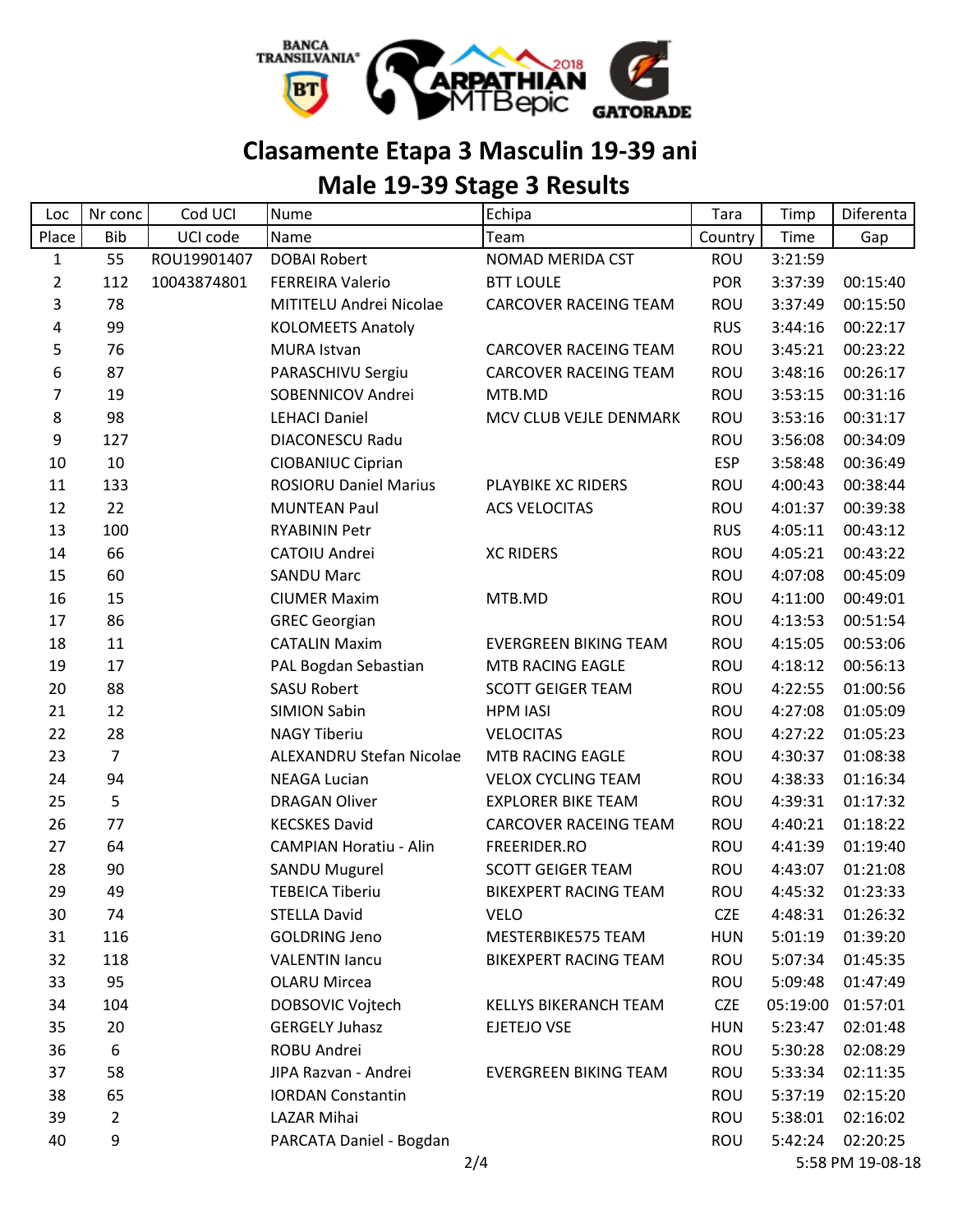

 1 GAVRILA Doru ROU 5:57:07 02:35:08 33 SMOCHINA Cristian ROU 6:25:42 03:03:43

# **Clasamente Etapa 3 Masculin 40-49 ani**

#### **Male 40-49 Stage 3 Results**

| Loc            | Nr conc | Cod UCI  | <b>Nume</b>                | Echipa                          | Tara       | Timp    | Diferenta |
|----------------|---------|----------|----------------------------|---------------------------------|------------|---------|-----------|
| Place          | Bib     | UCI code | <b>Name</b>                | Team                            | Country    | Time    | Gap       |
| 1              | 115     | N-0290   | <b>IONASCU Marius</b>      | <b>MAUS BIKE -TIBISCUS Team</b> | ROU        | 3:44:28 |           |
| $\overline{2}$ | 51      |          | <b>GUTH Olivier</b>        | <b>VCSCP</b>                    | <b>FRA</b> | 3:44:28 | 00:00:00  |
| 3              | 26      |          | JIDOVU Cristian            | <b>CS TIBISCUS</b>              | ROU        | 3:44:54 | 00:00:26  |
| 4              | 131     |          | <b>LEGNAVSKY Tomas</b>     |                                 | <b>SVK</b> | 3:48:29 | 00:04:01  |
| 5              | 18      |          | <b>APRODU Petru</b>        | MTB.MD                          | ROU        | 3:59:20 | 00:14:52  |
| 6              | 8       |          | PREDA Razvan               | <b>MPM PROMOUNTAIN</b>          | ROU        | 4:04:32 | 00:20:04  |
| 7              | 13      |          | <b>MLOTEK Dariusz</b>      | <b>SGR SPECIALIZED</b>          | <b>POL</b> | 4:05:00 | 00:20:32  |
| 8              | 85      |          | SEMERAD Ondrej             | <b>VELO</b>                     | <b>CZE</b> | 4:16:09 | 00:31:41  |
| 9              | 23      |          | <b>COCIUBA Teofil</b>      | <b>SPORT COMPETITION</b>        | ROU        | 4:16:18 | 00:31:50  |
| 10             | 42      |          | <b>COMYN Hans</b>          | <b>BIKEXPERT RACING TEAM</b>    | <b>BEL</b> | 4:16:39 | 00:32:11  |
| 11             | 80      |          | <b>GHEDUZZI Ulisse</b>     | <b>SCOTT GEIGER TEAM</b>        | ITA        | 4:30:24 | 00:45:56  |
| 12             | 35      |          | <b>DUDEK Bo Kamp</b>       | <b>BG-BIKE / WTB / ROOBAR</b>   | <b>DEN</b> | 4:33:52 | 00:49:24  |
| 13             | 30      |          | <b>MANASTIREANU George</b> | Sportul Pentru Tine             | ROU        | 4:36:40 | 00:52:12  |
| 14             | 105     |          | <b>MIRCEA Florescu</b>     | <b>BIKEXPERT RACING TEAM</b>    | ROU        | 5:45:54 | 02:01:26  |
| 15             | 114     |          | <b>MANOLESCU Rares</b>     | <b>GIANT RACING TEAM</b>        | ROU        | 6:03:48 | 02:19:20  |
| 16             | 108     |          | <b>SPORIS Augustin</b>     |                                 | ROU        | 6:06:55 | 02:22:27  |
| 17             | 67      |          | <b>COSAC Vasile</b>        |                                 | ROU        | 6:35:12 | 02:50:44  |

## **Clasamente Etapa 3 Masculin 50+ ani**

#### **Male 50+ Stage 3 Results**

| Loc   | Nr conc    | Cod UCI  | <b>INume</b>        | Echipa           | Tara    | Timp    | Diferenta |
|-------|------------|----------|---------------------|------------------|---------|---------|-----------|
| Place | <b>Bib</b> | UCI code | <b>I</b> Name       | Team             | Country | Time    | Gap       |
| щ.    | 16         |          | VALLEE Rene         | LA FORESTIERE    | FRA     | 4:07:43 |           |
|       | 32         |          | SNOBEL Zdenek       | <b>BIKOMATIC</b> | CZE     | 4:12:41 | 00:04:58  |
|       | 129        |          | <b>CANTOR Ilya</b>  | TRIFORECE        | USA     | 4:14:03 | 00:06:20  |
|       | 47         |          | <b>HEGGLIN Kurt</b> |                  | SUI     | 4:26:28 | 00:18:45  |

#### **Clasamente Etapa 3 Feminin 19+ ani**

#### **Female 19+ Stage 3 Results**

| Loc   | Nr conc | Cod UCI     | <b>I</b> Nume   | Echipa              | Tara      | Timp    | Diferenta |
|-------|---------|-------------|-----------------|---------------------|-----------|---------|-----------|
| Place | Bib     | UCI code    | <b>I</b> Name   | Team                | Country I | Time    | Gap       |
|       | 122     | 10081075210 | VULPE Alexandra | DAIMON CYLCING TEAM | ROU       | 5:45:01 |           |
|       | 14      |             | COTIGA Tatiana  | MTB.MD              | MDA       | 6:08:17 | 00:23:16  |